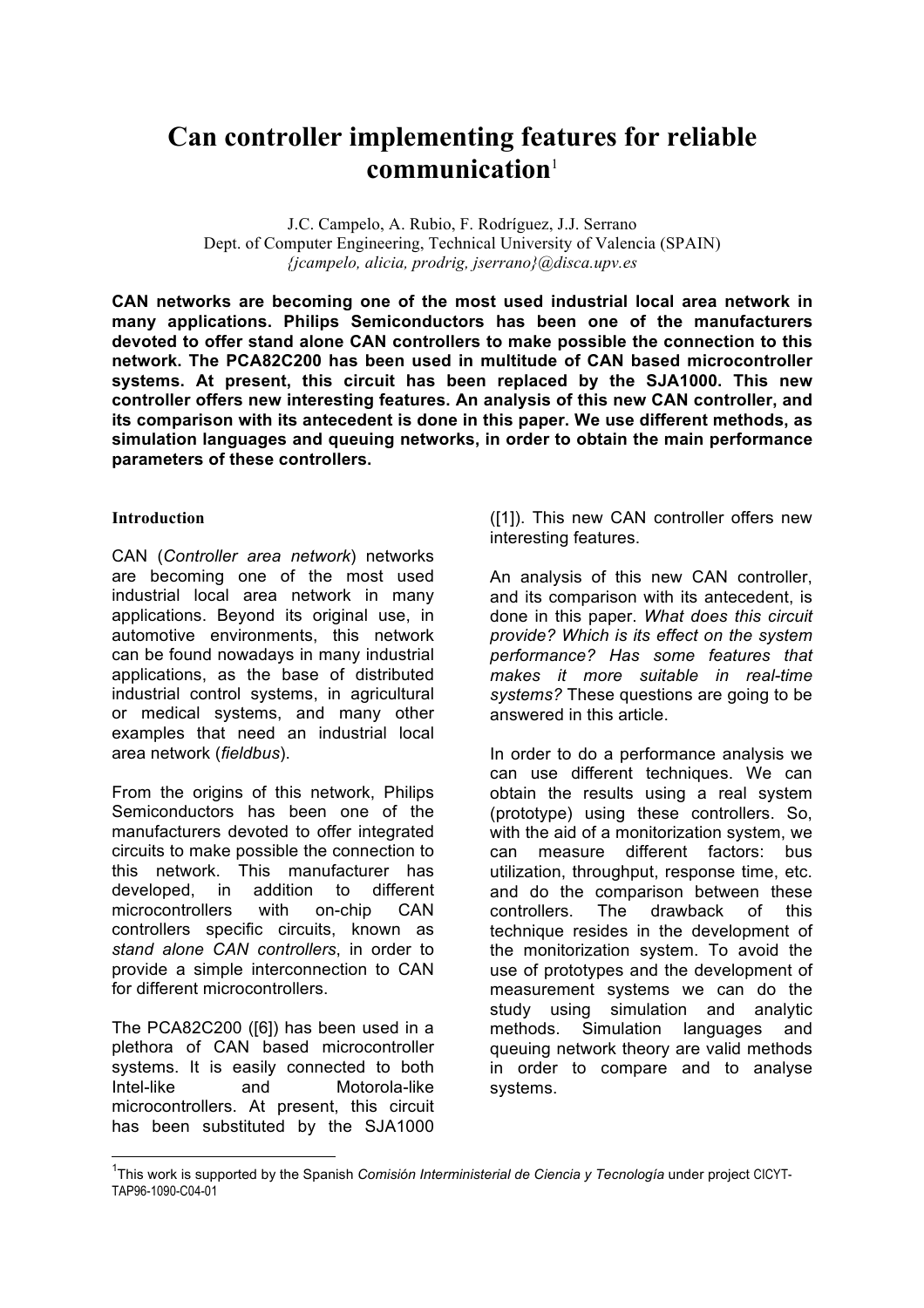This paper is organized as follows: after the introduction an analysis of the most important characteristics of both devices is carried out. In the third section simulation models accomplished are commented and, in the last sections the obtained results and conclusions are presented.

## **PCA82C200 and SJA1000 characteristics**

In this section the characteristics that differentiate both circuits are going to be presented. As cited previously, the last one is the successor that Philips Semiconductors offers to its widely used PCA82C200. Since the objective of this paper is to analyze how the new improvements introduced in the SJA1000 affect the system performance only those with have a clear effect in the performance are emphasized.

PCA82C200, due to its low cost and its easy connection with different microcontrollers has become one of the most used CAN controllers in microcontroller based systems. Nevertheless, the continuous development of both microcontrollers and the improvements emerged to the original CAN standard, has made necessary its replacement. Specifically, the 82C200 is only prepared for *basic CAN* and it is *CAN*  2.0B passive. Furthermore, the development of microcontrollers, the constant increase in its work frequency implies that PCA82C200 can not be connected due to its read/write access time to the last microcontrollers. For example, PCA82C200 runs without problems with the Intel 8031 family with frequencies up to 16 Mhz. If we want to use new, faster microcontrollers, only those that permit to insert wait states (and therefore loosing performance) can be used.

This last characteristic is one of the improvements of the SJA1000: access time, reading and writing, setup, hold and pulse width of control signals are now much shorter. It makes possible its direct connection to the last microcontrollers of several manufacturers (think about Intel 251 family, Philips 8051XA, Siemens 166 family, etc.)

Both devices are exactly equal with respect to their package, making possible the direct replacement of the PCA82C200 with the SJA1000. Furthermore, to allow its use on already designed systems based on the PCA82C200 functionality, SJA1000 provides a compatible operation mode with the previous one.

# Reception buffer

One of the improvements provided by the SJA1000 is an enhanced reception buffer. While the PCA82C200 only has a two message reception buffers, in the SJA1000 this capacity has been increased until 64 bytes. Depending on the length and type of the message (extended or basic CAN) it will be able to store several messages (more than two). This feature, which does not influence on the application developed, is claimed to be an important advantage due to the smaller probability of overrun errors. Later, in this paper, the number of lost messages due to overrun errors is going to be studied for each of these devices.

# PeliCAN mode

In addition to the compatible mode, SJA1000 offers a new mode known as *PeliCAN*. Main new features are ([1]):

- Reception and transmission of standard and extended frame format messages
- Receive FIFO (64 bytes) (also in compatible mode)
- Single/Dual acceptance filter with mask and code register for standard and extended frame.

• Error counters with read/write access

- Programmable error warning limit
- Last error code register

• Error interrupt for each CAN Bus error

• Arbitration lost interrupt with detailed bit position

• Single-shot transmission (no retransmission on error or arbitration lost)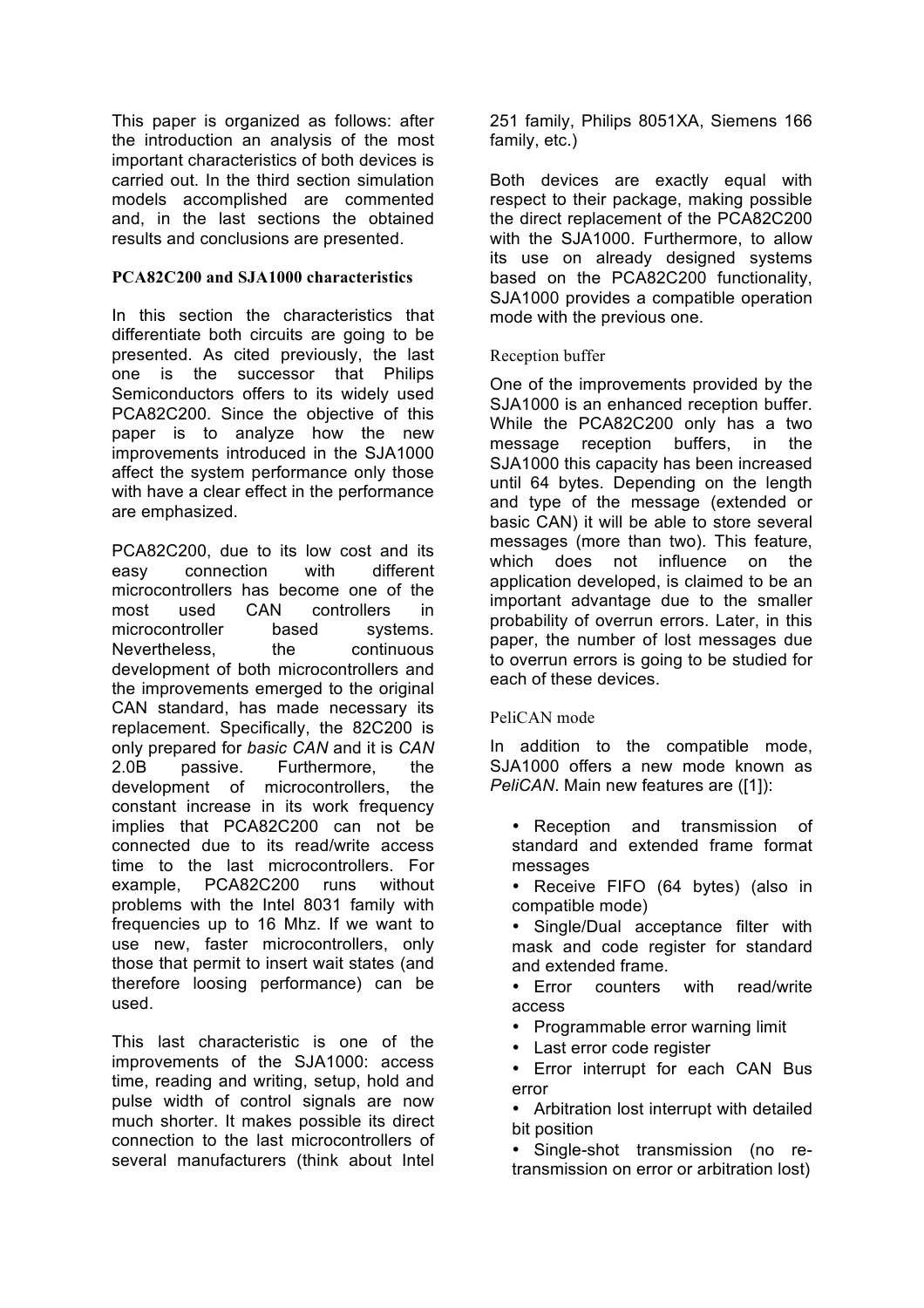• Listen only mode (monitoring of the CAN bus, no acknowledge, no error flags)

• Hot **plugging** supported (disturbance-free software driven bit rate detection)

• Disable CLK OUT by hardware

From these characteristics, the enhanced reception buffer and the new *single-shot* are the improvements that can affect the system performance. So, with *single-shot* mode, if a message has not been able to transmit correctly due to:

- arbitration loose
- bus errors[2]:
	- *bit errors*
	- *bit stuff errors*
	- *CRC errors*
	- *form errors*
	- *acknowledge errors*
	- *overload errors*
	- *overload frame form errors*
	- *inconsistent overload errors*
	- *multiple consecutive errors*
	- *multiple successive error*

it is not re-transmitted. In this case an interrupt is generated and the buffer is released.

If *single shot* mode does not exist (e.g. PCA82C200), the message that is not correctly transmitted is automatically retransmitted. This implies that, depending on the message priority, it will compete in the next arbitration phase with the rest of the messages of the other nodes and it will delay other messages in the same node. In real-time systems this fact implies that worst case messages response time is unbounded.

With *single shot* mode, the message that can not correctly arrive is lost (in many applications it is "better not to arrive than to arrive late" since the passage of time may invalidate the information of the message [10]) (of course, application level can re-transmit that message if needed). We are going to assume in the rest of the paper that a message that suffers from some error is not re-transmitted. In this

way, the response time for the other messages will not be altered due to an error in one of them. (We are analysing only the circuit, not other software levels such as the application level of the communication that can alter this operation)

#### **Simulation models**

In order to compare the different behaviors of both CAN controllers, the transmission and the reception will be studied separately.

### Transmission

From the transmission point of view, the features to evaluate will be:

- The response time of the messages: the time since the message is ready to access the bus until it reaches to its destination. The aim of this comparison is to check whether this time remains constant or if it increases as the number of errors increase. So, the response time of each of the messages proposed in the *SAE benchmark* [9] will be obtained.
- Bus utilization: the relationship between the total busy time and the time employed in data transmissions (both the ones which arrive successfully and the transmissions which suffer from some error).
- The number of lost messages: this value will inform us about the number of messages that have not been correctly received due to some kind of error.
- The number of messages that miss their *deadline*: the number of messages that have been received but have not met their temporal constraints.

We used the SMPL [4] simulation language to develop the simulation model. The first step was to implement the model of the CAN bus behavior, then, we introduced a fault rate. This fault rate will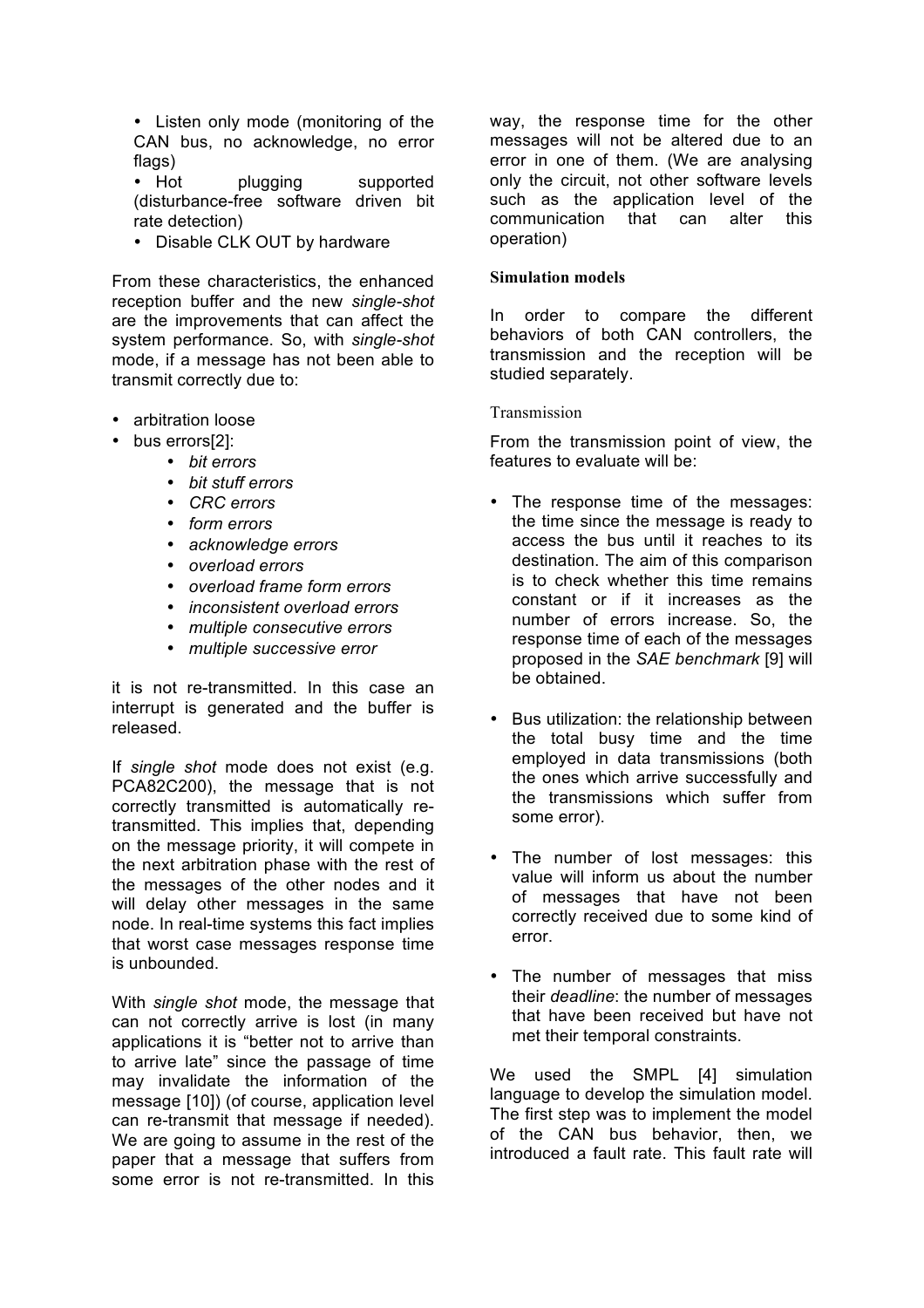be modified in order to study how the parameters evolve.

The objective of this model is to compare the value of the previously cited parameters according to the use of the *single shot* mode (SJA1000) or the normal operation of the PCA82C200.

The simulation model used the *SAE benchmark* [9] as workload. This benchmark describes the set of messages used in an electrical car prototype composed of seven subsystems: the batteries, the vehicle controller, the inverter/motor controller, the instrument panel display, driver inputs, brakes and the transmission control. The network connecting these seven subsystems is required to handle a total of 53 messages, both sporadic and periodic signals. A periodic message has a fixed period, and requires the latency to be less than or equal to this period. Sporadic messages have latency requirements imposed by the application. There is some unspecified behavior in the benchmark: the maximum rate at which sporadic messages can occur as well as the queuing jitter values. In this study, the same values as in Tindell *et al.* [7] will be assumed, and, in order to reduce the bus utilization, piggybacking for all the messages sent from the same source will be employed. For sporadic signals the approach is to send a *server* message periodically (when the server message has to be sent, the sender task polls for the occurred signals and fills the contents of the message).

# Reception

The main objective in this point is to compare the number of *overruns* in the two CAN controllers. The 64 bytes reception buffer of the new CAN controller (SJA1000) should be responsible of an important decrease of this number.

When there is no place in the reception buffer to allocate a new message an *overrun* error is produced. There is certainly a little improvement in the new CAN controller: in the PCA82C200 the *overrun* error is activated when there is no

place to allocate the new message, just after it has successfully passed the acceptance test, while in the SJA1000 this error is activated when a correctly arrived message has no place in the reception buffer. So, a message that does not fit in the reception buffer but suffers from some kind of bus error does not cause an *overrun* error.

An important aspect to take into account if we want to know when an *overrun* error will be produced is the time the microcontroller needs to release the reception buffer. Depending on the microcontroller, its clocks frequency, and its application (the number of interrupts it has to attend,...), different performance can be obtained.

When a new message arrives, the CAN controller generates an interrupt to the microcontroller. After the interrupt latency time, the microcontroller executes the interrupt handler that gets the message from the CAN controller and usually stores it in its memory in order to process it afterwards. Therefore, the number of *overrun* errors depends on the time the microcontroller takes to remove the message.

To compare both CAN controllers we use an 8031 microcontroller from Intel that usually operates at 12 or 16 Mhz. As previously exposed, there are several microcontrollers of this family, from different manufacturers, which operate at higher frequency but the PCA82C200 does not grant its time requirements. Only microcontrollers that are able to insert wait states in the access to the CAN controller could be employed if we want to operate at higher frequencies. It also supposes a greater cost. It would be possible, for example, to connect the PCA82C200 with the new 251 Intel microcontroller, the successor of the 8031, but this implies that one wait state has to be added. As the aim of our study is to test the functionality of the 64 bytes reception buffer of the new SJA1000, we will base our models on the standard 8031 at 16 Mhz even though some comments about the 251 will be made.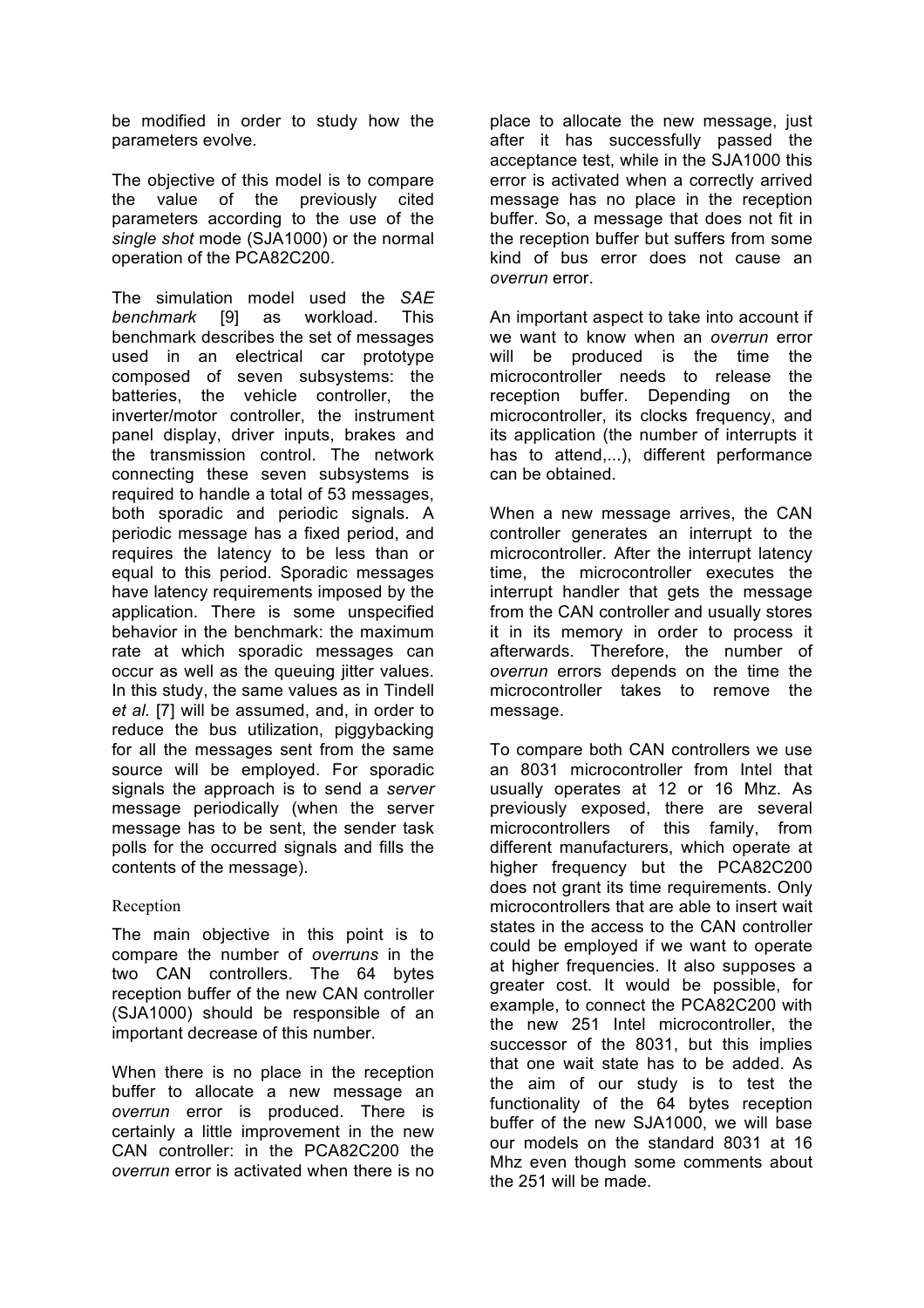In this sense, if we will know how much time the 8031 microcontroller will need to remove the message from the CAN controller, the next equation (obtained from a real system developed by the authors) could be used:  $((112+5L)/Mhz)^*12$  us, where L is the number of bytes of the message and Mhz the crystal frequency of the microcontroller. This equation could be different depending on the specific implementation, the optimizations of the employed compiler, or if we program in assembler or a high level language. If we employ the 251 microcontroller, to access the CAN controller one wait state has to be added. So, the following equation has to be employed:  $((211+10L)/Mhz)^*2 \mu s$ .

With these ideas, a simulation model has been developed. In this case we used the QNAP2 (Queuing Network Analysis Package) [5] language to implement the model, and the parameters modified were the message arrival rate and the message length (from 1 to 8 data bytes). First, we modeled a general environment with the arrival of messages of different lengths at the highest frequency allowed in CAN. This model was later modified to obtain a bound of the worst performance (the highest *overrun* probability): the reception of messages of 0 data bytes, without *stuff* bits, at the highest frequency (one message each  $47 \mu s$ ) and at the highest CAN transmission speed (1 Mbaud). Another of the studied aspects was the performance of both CAN controllers in the presence of message bursts. In this case we modified the model to study different burst intervals, number of messages per burst and size of the messages. We obtained an estimation of the suitable message burst intervals from the *SAE benchmark*. To compare the message reception in both CAN controllers we used the *overrun* probability, i.e., the probability to discard a new message due to the lack of space in the reception buffer.

## **Results**

### Transmission

From the transmission point of view, the message response time and bus utilization changes are analyzed. In Figure 1 the response time of message 9 from the standard SAE benchmark can be seen. While in the PCA82C200 (200-Msg 9) this time increases when a different error occurs, in the SJA1000 the response time remains constant. So, with the new CAN controller the time the system needs to send successfully a message can be bounded. This is very important in realtime environments.

#### **Response time for message 9**





In the developed simulations, a transmission speed of 125 Kbaud was used. At this transmission speed we obtained a 85% bus utilization [7,8]. These circumstances (very high bus traffic) can help us to study how the previously commented parameters evolve depending on the CAN controller we use.

In Figure 2 another interesting aspect can be observed: when the error rate is too high, e.g. faults with an exponential distribution of 20 ms as average or lower, it is possible that the response time with the SJA1000 not only remains constant but also decreases. For example, in Figure 2 the response time decreases only a little when the fault rate is not very high, but when it increases (20 ms between two faults), the response time significantly decreases.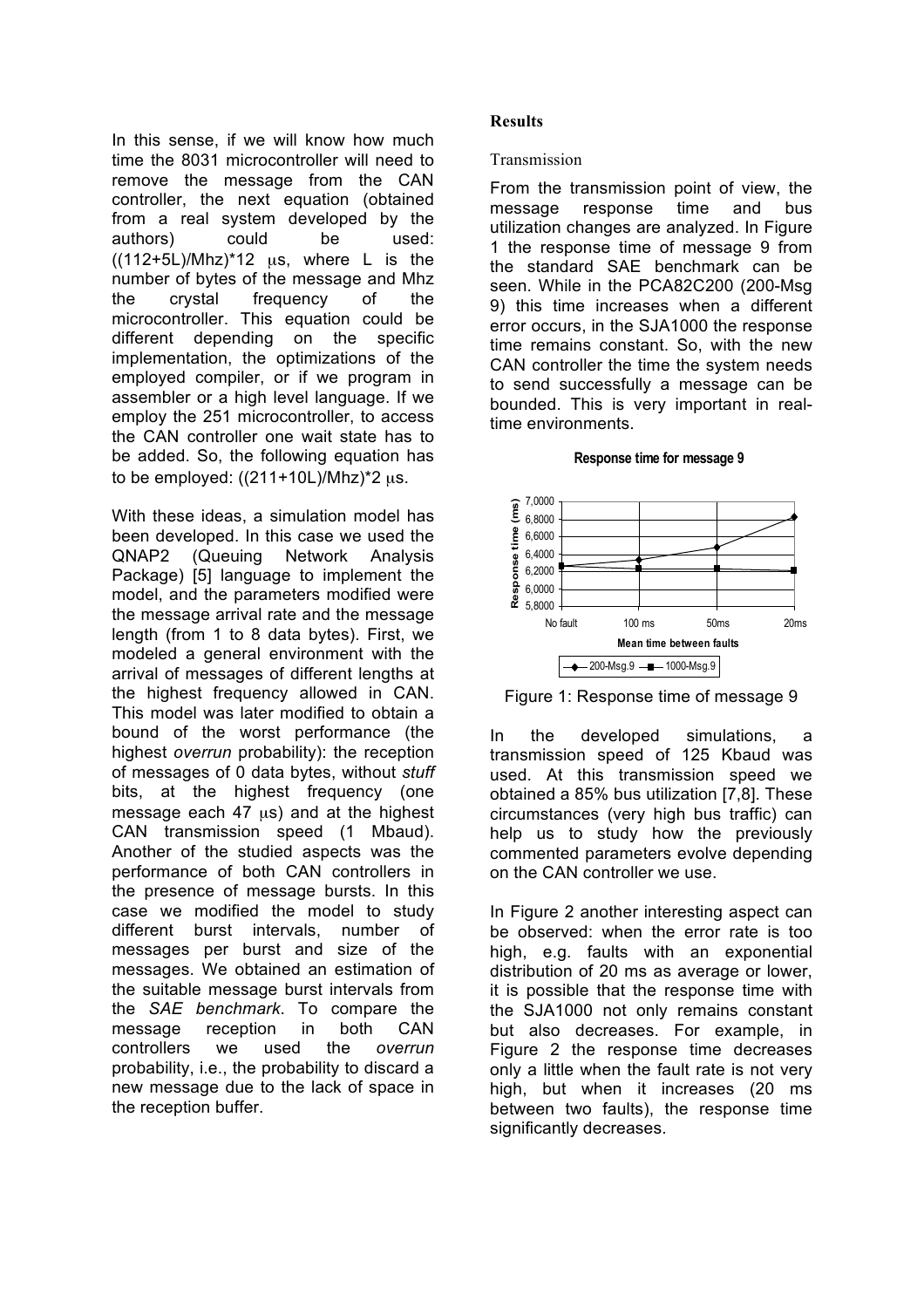

**Response time for message 5**

Figure 2: Response time of message 5

In the SJA1000 when an error occurs while a message is being transmitted, it is automatically discarded (even though it has not been completely sent since errors can appear during the transmission of the first bits of the message). So, bus utilization can decrease and messages response time can also be slightly improved. The results of the PCA82C200 show the same behavior as the one earlier observed in Figure 1: the response time notably increases.

In Figure 3 a similar behavior can be observed. In this figure the bus utilization changes as the fault rate increases can be seen.

Just like the response time, in the PCA82C200 the bus utilization increases as the fault rate does (due to the message retransmissions and the transmission of error frames) while in the SJA1000 it remains constant and even decreases when the fault rate increases.



**Bus utilization**

Figure 3: Bus utilization

But there are not only advantages. In Figure 4, the number of messages that have not been sent can be observed, i.e. messages that suffered from some error and therefore not successfully arrived, in the SJA1000 are relatively high. Nevertheless, in the worst case the number of lost messages does not exceed the 2.8%.

Depending on the application goal to develop it could be more interesting to bound the response time even loosing some messages, or to send all the messages increasing the response time (and therefore missing some *deadlines*).



**Lost messages**

**Missed deadlines**

Figure 4: Lost messages



Figure 5 shows the number of missed *deadlines.* In the SJA1000 the number of correctly received messages that miss their *deadlines* is lower than in the PCA82C200.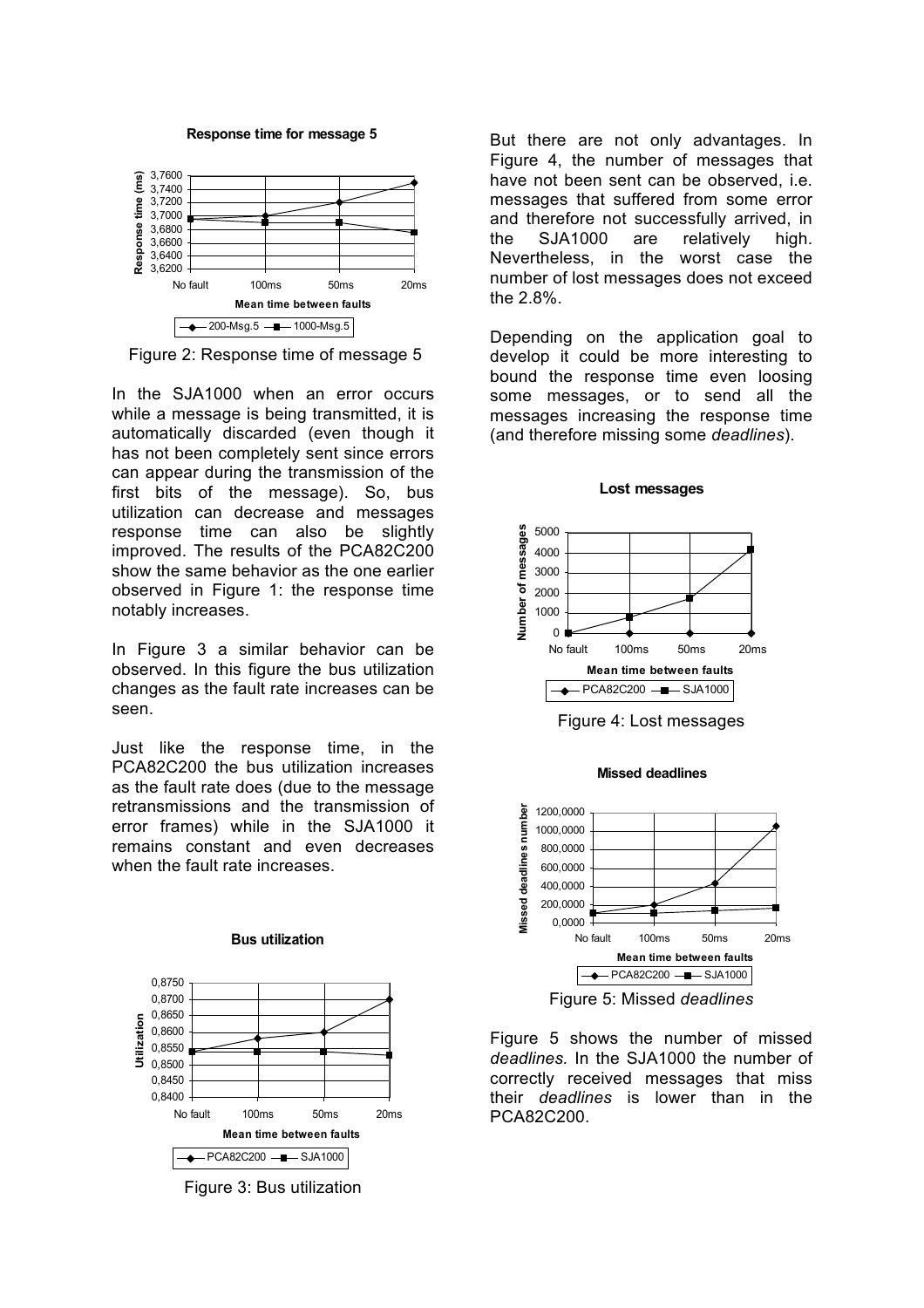#### Reception

First the behavior of the two CAN controllers in the worst case will be studied, the reception of 0 data bytes messages (without *stuff* bits) at the highest possible frequency. The transmission speed will be modified from 500 Kbps (1 bit transmission time =  $2 \mu s$ ) to 1 Mbps (1 bit transmission time =  $1 \text{ }\mu\text{s}$ ). In Figure 6 the obtained *overrun*  probability with the CAN controllers connected to the 8031 microcontroller at 16 Mhz can be seen. This probability is similar in both CAN controllers with only a little improvement in the SJA1000. This is due to the fact that the arrival rate exceeds the reception slot empty time.



Figure 6: Bound of the worst performance

For the 251 microcontroller (at 16 Mhz) no *overrun* probability was obtained for both CAN controller at any transmission speed.

Then the previous models were modified to use a mix of messages of different sizes (from 0 to 8 data bytes) as workload. The messages were again sent at the maximum frequency. The results obtained with the 8031 microcontroller can be seen in Figure 7.



# Figure 7: Overrun probability with a mix of messages.

With this workload only a very little improvement was obtained when the SJA1000 was used. Using the 251 microcontroller no difference could be appreciated since with both CAN controllers no *overrun* occurred.

Finally, the reception of burst of messages varying the time between two bursts, the number of messages in a burst and the size of the messages was modeled. In Figure 8 the results for the PCA82C200 connected to an 8031 (16 Mhz) receiving 1 data byte message bursts with a frequency of one burst each 5 ms. can be seen. The variation of the burst interval (10, 50, 100 ms) did not add any additional information to the study since the reception slot empty time is lower than the burst interval.



PCA82C200 under bursts of messages.

The probability of *overrun* increases as the number of messages in each burst increases. Similar results were obtained when the size of the messages was modified. With identical workload no *overrun* occurred with the SJA1000.

A better performance can be obtained for both CAN controllers employing the 251 microcontroller (16 Mhz) since there was no *overrun*.

### **Conclusions**

In this paper, performance variation has been analysed depending on using the